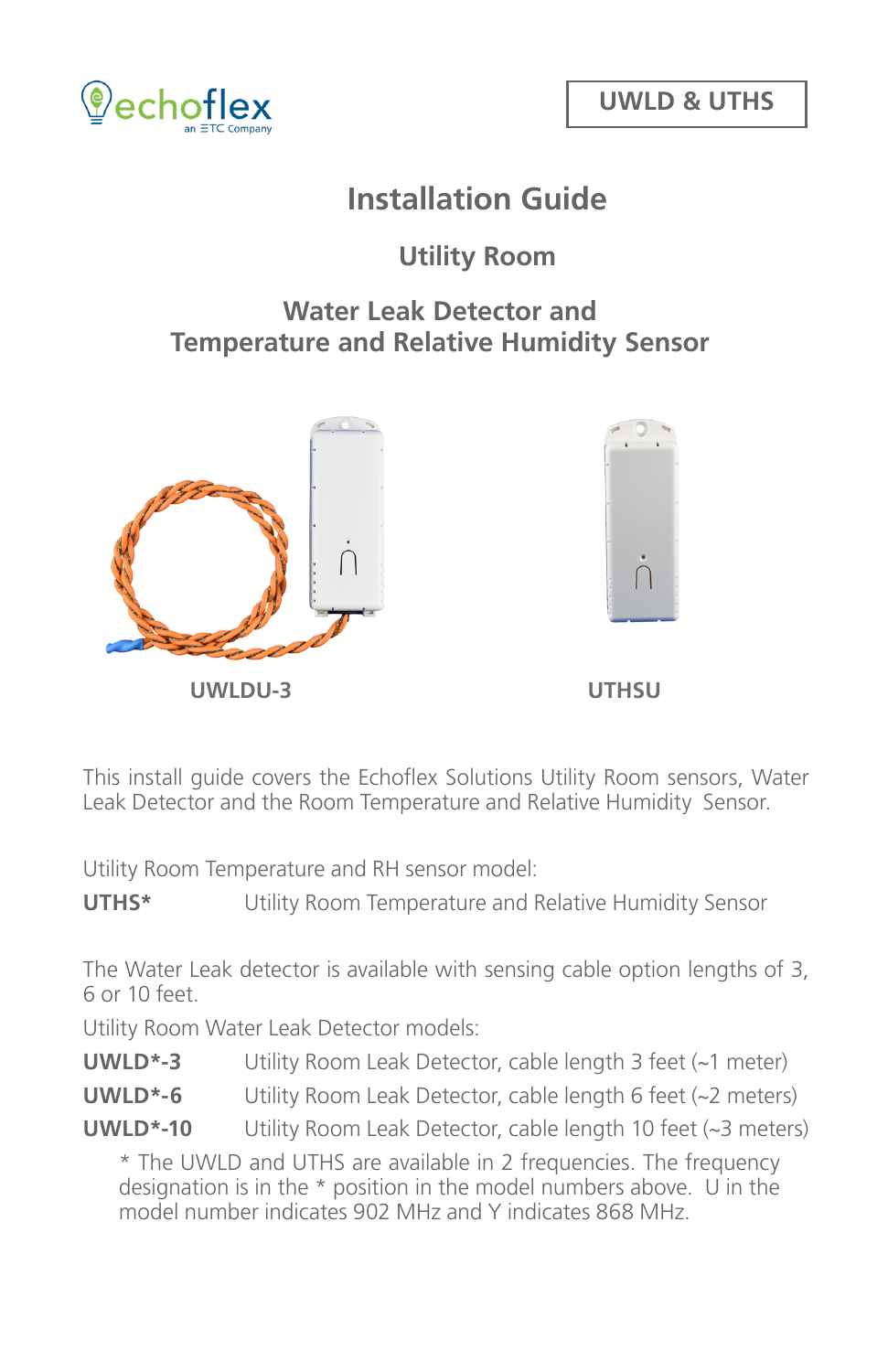# **Product Overview**

The slim profile of these sensor allows them to be mounted unobtrusively behind equipment.

**UTHS** The Echoflex UTHS is a utility room temperature and relative humidity sensor. It is a simple and effective wireless device to monitor commercial and residential spaces for temperature and relative humidity. The UTHS can be used by property managers to set up automation of interior spaces for energy savings. The sensor is wireless and features 80 feet transmission range. The sensor has a temperature accuracy of 0.3°C (0.5°F) and humidity accuracy of +/- 2%

**UWLD** The Echoflex UWLD is a utility room water leak detector. It is a wireless device designed to monitor spaces for water leaks and flooding. When water is detected, a signal is sent to immediately alert a receiver or valve to shut off water or take other steps to mitigate water damage.

The detector uses liquid sensing cable technology that can be installed in dark places, such as behind water heaters or dishwashers etc. The cable comes in 3 different lengths to suit the application.

The UWLD can be used by commercial and residential property managers to have a system in place to be immediately alerted to leaks and to be able to minimize water damage when emergencies occur.



*The body of these utility sensors are not waterproof and should not be mounted where it could be exposed* 

## **Preparing to Install**

Careful consideration should be made when mounting the wireless devices. Do not install with large metal or concrete obstacles between the sensor and receiver. The station should be installed in the same space as the receiver or valve it is linked to.

# **Installation**

The utility sensors can be mounted on a wall or other vertical surface using a single screw or double sided tape (not included).

#### **UWLD**

The UWLD cable should be run around areas where there is the highest probability of a leak. This could be around water pipes, dishwashers, laundry and toilet areas or basements. The body of the UWLD is not water proof and needs to be installed in a location that is sheltered from possible leaks.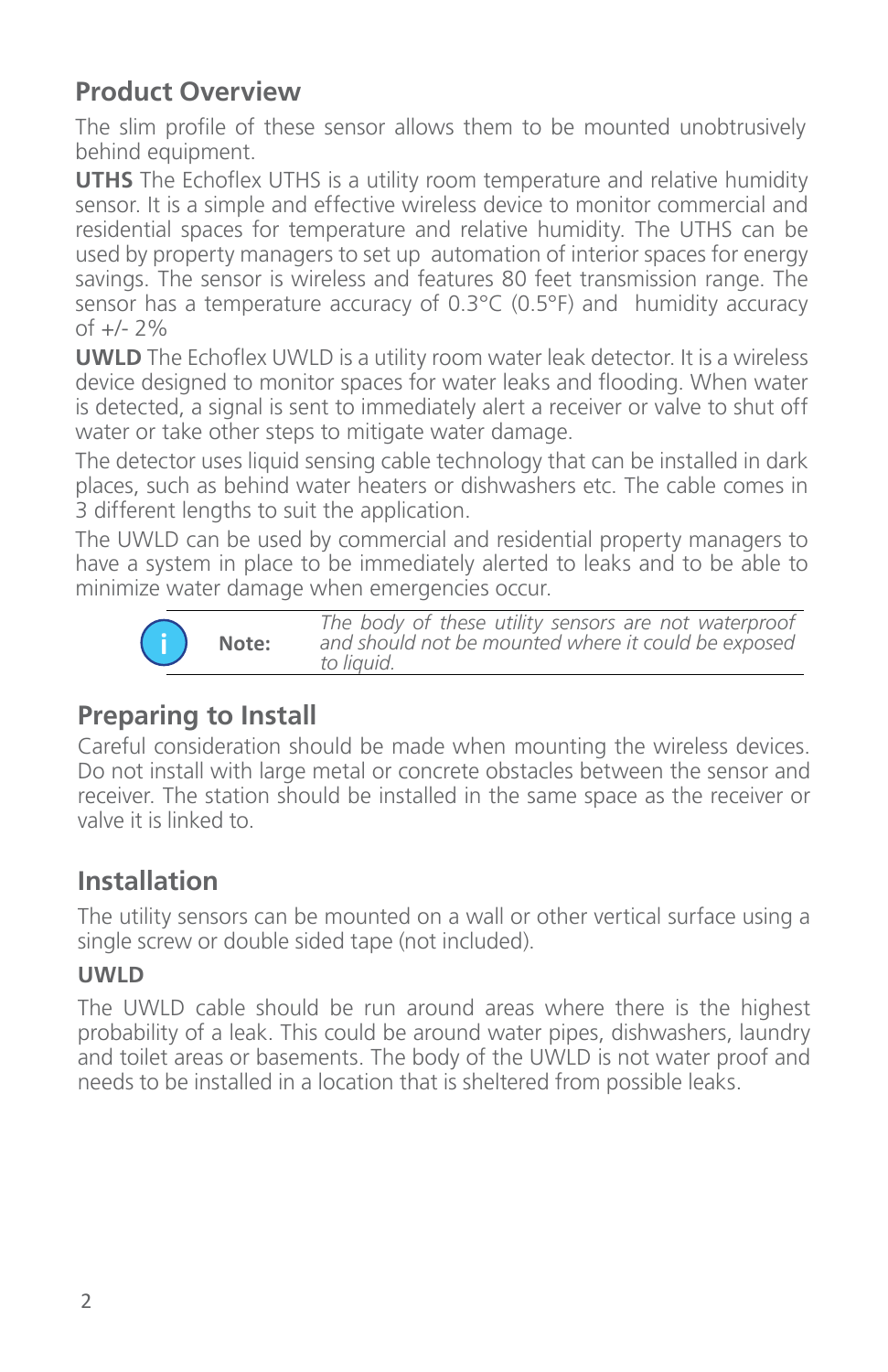# **Linking the utility sensor to a receiver**

The linking process requires the controller or receiver to be mounted, powered and within range of the sensor.

- 1. Activate LEARN or LINK mode at the receiver, if necessary refer to the manufacturers documentation.
- 2. Push the button on the front of the unit under the LED. The red LED will blink indicating a transmission has been sent out to the receiver.
- 3. The receiving unit should indicate the utility sensor has been linked (check the manufacturers documentation).

**Note:** NOTE: If the sensor is already linked to a receiver, linking again will un-link or clear the sensor from the reciever.

#### **Transmissions**

Both sensors broadcast a heart beat every 64 seconds to confirm the link with the sensor. The red LED blinks on each radio transmission.

The **UTHS** transmits the temperature and relative humidity readings with each heart beat.

The **UWLD** transmits an indication (normal conditions) that no water leaks have been detected with the heartbeat.

If water is detected, a transmission is issued within 8 seconds. The UWLD will

continue to transmit a water detection on each heartbeat.

#### **ULWD Latching**

The UWLD sensor has two different leak states, a current leak state, and a latched leak state.\* The current leak state will clear when the cable is dry, whereas the latched leak state will clear only when the button is pressed to clear the leaked state.

\* The EnOcean Equipment Profile is listed on page 4 of this guide. For more information on current leak state vs latched leak state refer to the EnOcean documentation on the EEP.

#### **Clearing the UWLD latched state**

Hold the button down for 5 seconds to clear a latched leak state on a UWLD.